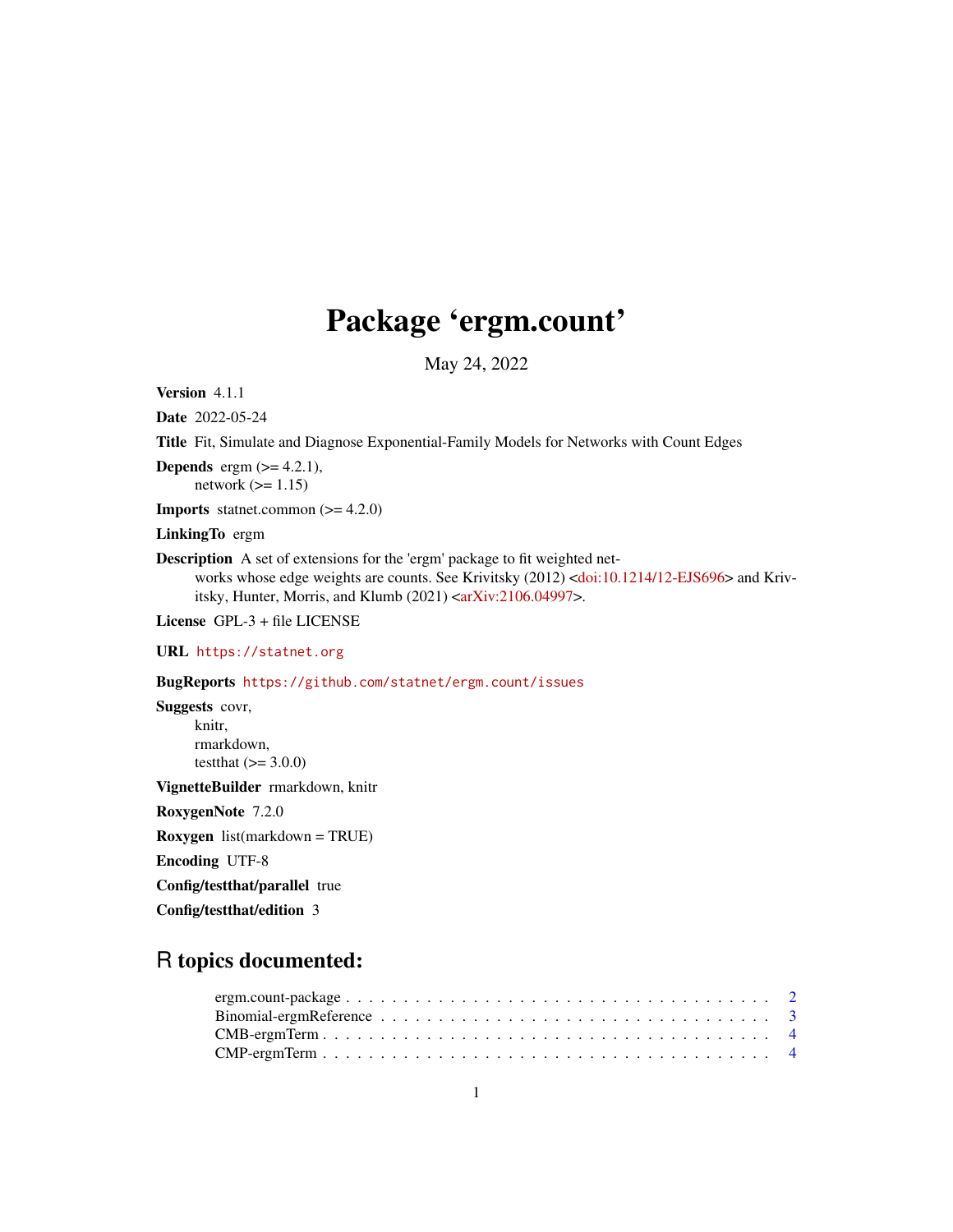#### <span id="page-1-0"></span>2 ergm.count-package

| Index |  |  |  |  |  |
|-------|--|--|--|--|--|
|       |  |  |  |  |  |
|       |  |  |  |  |  |
|       |  |  |  |  |  |
|       |  |  |  |  |  |
|       |  |  |  |  |  |
|       |  |  |  |  |  |
|       |  |  |  |  |  |

<span id="page-1-1"></span>ergm.count-package *Fit, Simulate and Diagnose Exponential-Family Models for Networks with Count Edges*

#### Description

[ergm.count](#page-1-1) is a set of extensions to package [ergm](#page-0-0) to fit and simulate from exponential-family random graph models for networks whose edge weights are counts. For a list of functions type help(package='ergm') and help(package='ergm.count')

#### Details

Mainly, it implements Poisson, binomial, geometric, and discrete uniform dyadwise reference measures for valued ERGMs (documented here in [ergmReference](#page-0-0)), and provides some count-specific change statistics (documented in [ergmTerm](#page-0-0)).

For a complete list of the functions, use library(help="ergm") and library(help="ergm.count") or read the rest of the manual.

When publishing results obtained using this package, please cite the original authors as described in citation(package="ergm.count").

All programs derived from this package must cite it.

This package contains functions specific to using [ergm](#page-0-0) to model networks whose dyad values are counts. Examples include counts of conversations, messages, and other interactions.

In particular, this package implements the Poisson, geometric, binomial, and discrete uniform reference measures (documented in [ergmReference](#page-0-0) for use by [ergm](#page-0-0) and [simulate.ergm](#page-0-0)) to fit models from this family, as well as statistics specific to modeling counts, such as the [CMP](#page-3-1) for the Conway-Maxwell-Poisson Distribution.

For detailed information on how to download and install the software, go to the Statnet project website: <https://statnet.org>. A tutorial, support newsgroup, references and links to further resources are provided there.

#### Known issues

#### Parameter space constraints:

Poisson- and geometric-reference ERGMs have an unbouded sample space. This means that the parameter space may be constrained in complex ways that depend on the terms used in the model. At this time [ergm](#page-0-0) has no way to detect when a parameter configuration had strayed outside of the parameter space, but it may be noticeable on a runtime trace plot (activated via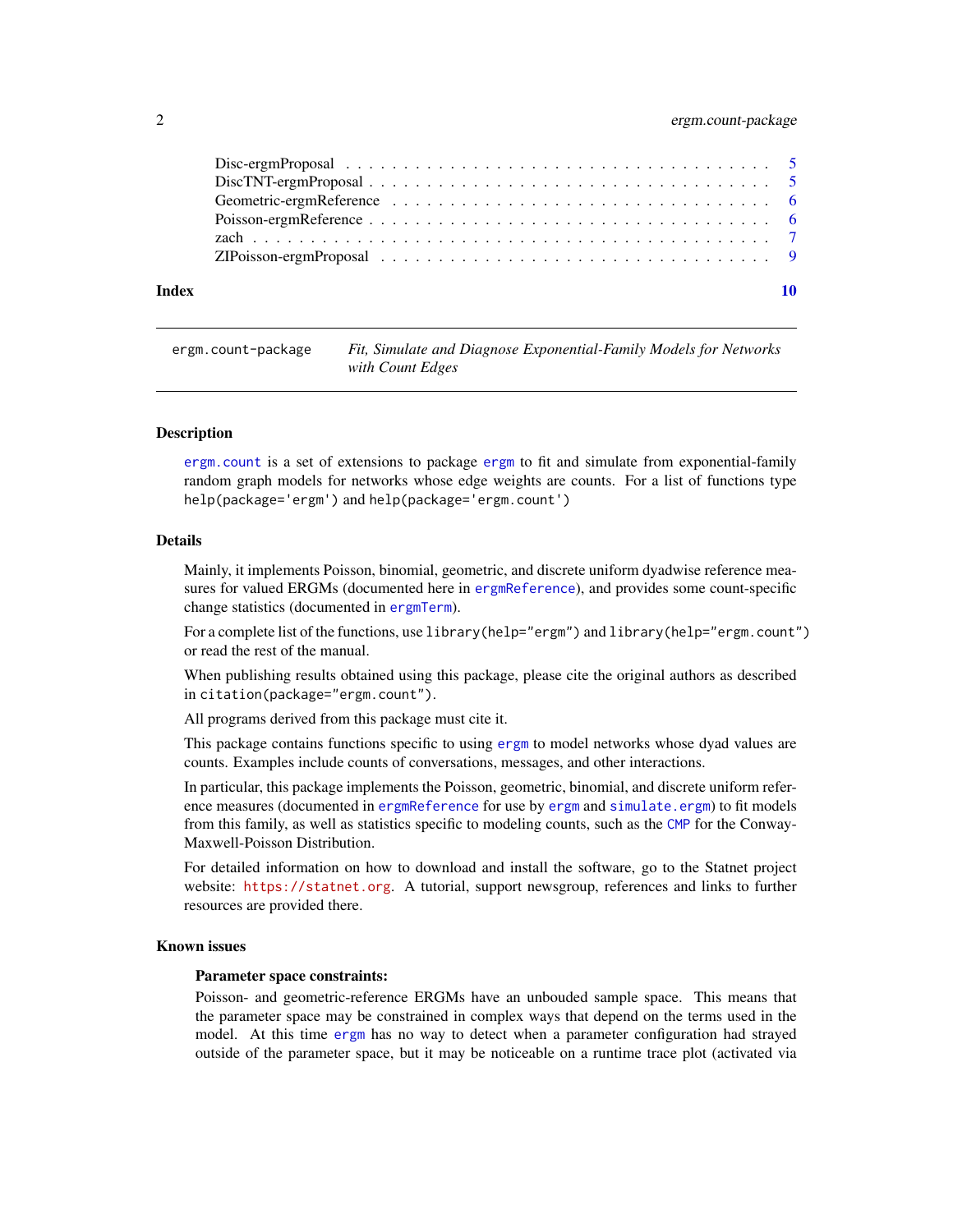#### <span id="page-2-0"></span>Binomial-ergmReference 3

MCMC.runtime.traceplot control parameter), when the simulated values keep climbing upwards. (See Krivitsky (2012) for a further discussion.)

A possible remedy if this appears to occur is to try lowering the control parameter MCMLE. steplength.

### Author(s)

Pavel N. Krivitsky <pavel@statnet.org>

#### References

Handcock MS, Hunter DR, Butts CT, Goodreau SG, Krivitsky PN and Morris M (2012). *Fit, Simulate and Diagnose Exponential-Family Models for Networks*. Version 3.1. Project home page at <URL: https://www.statnet.org>, <URL: CRAN.R-project.org/package=ergm>.

Krivitsky PN (2012). Exponential-Family Random Graph Models for Valued Networks. *Electronic Journal of Statistics*, 2012, 6, 1100-1128. [doi:10.1214/12EJS696](https://doi.org/10.1214/12-EJS696)

Shmueli G, Minka TP, Kadane JB, Borle S, and Boatwright P (2005). A Useful Distribution for Fitting Discrete Data: Revival of the Conway–Maxwell–Poisson Distribution. *Journal of the Royal Statistical Society: Series C*, 54(1): 127-142.

#### See Also

[ergmTerm](#page-0-0), [ergmReference](#page-0-0)

<span id="page-2-1"></span>Binomial-ergmReference

*Binomial-reference ERGM*

#### **Description**

Specifies each dyad's baseline distribution to be binomial with trials trials and success probability of  $0.5$ :  $h(y) = \prod_{i,j} {trials \choose y_{i,j}}$ . Using [valued ERGM terms](#page-0-0) that are "generalized" from their binary counterparts, with form "sum" (see previous link for the list) produces logistic regression.

#### Usage

```
# Binomial(trials)
```
#### Arguments

trails model parameter

#### See Also

[ergmReference](#page-0-0) for index of reference distributions currently visible to the package.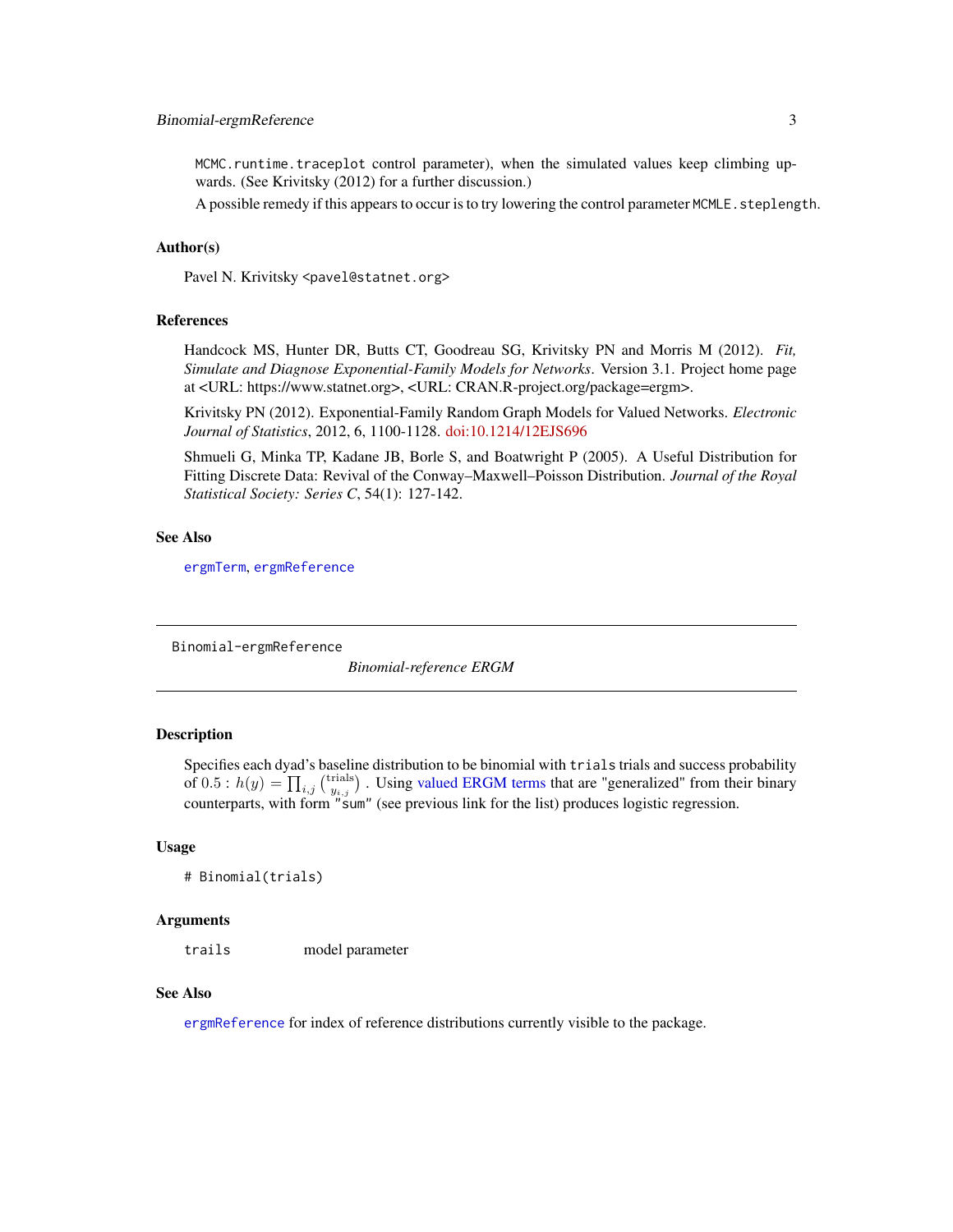<span id="page-3-0"></span>

#### Description

If couple==TRUE, this term adds one statistic to the model, of the form  $\sum_{i,j} \log(y_{i,j}!) + \log(t$  $y_{i,j}$ !). This turns a Binomial- or a discrete-uniform-reference ERGM into a Conway-Maxwell-Binomial-reference ERGM, allowing it to represent a broad range of disperson values. In particular, combined with a Binomial-reference ERGM, a negative coefficient on this term induces underdispersion and a positive coefficient induces overdispersion.

If coupled==FALSE the two summands above are added as their own statistic (each with its own free parameter).

#### Usage

```
# valued: CMB(trials, coupled = TRUE)
```
#### Arguments

| trails  | model parameter |
|---------|-----------------|
| coupled | logical         |

<span id="page-3-1"></span>

#### Description

This term adds one statistic to the model, of the form  $\sum_{i,j} \log(y_{i,j}!)$ . This turns a Poisson- or a geometric-reference ERGM into a Conway-Maxwell-Poisson-reference ERGM, allowing it to represent a broad range of disperson values. In particular, combined with a Poisson-reference ERGM, a negative coefficient on this term induces underdispersion and a positive coefficient induces overdispersion. (This behavior is different from 3.1.1, when the negation of this value was used.)

#### Usage

```
# valued: CMP
```
#### Details

Note that its current implementation may not perform well if the data are overdispersed relative to geometric.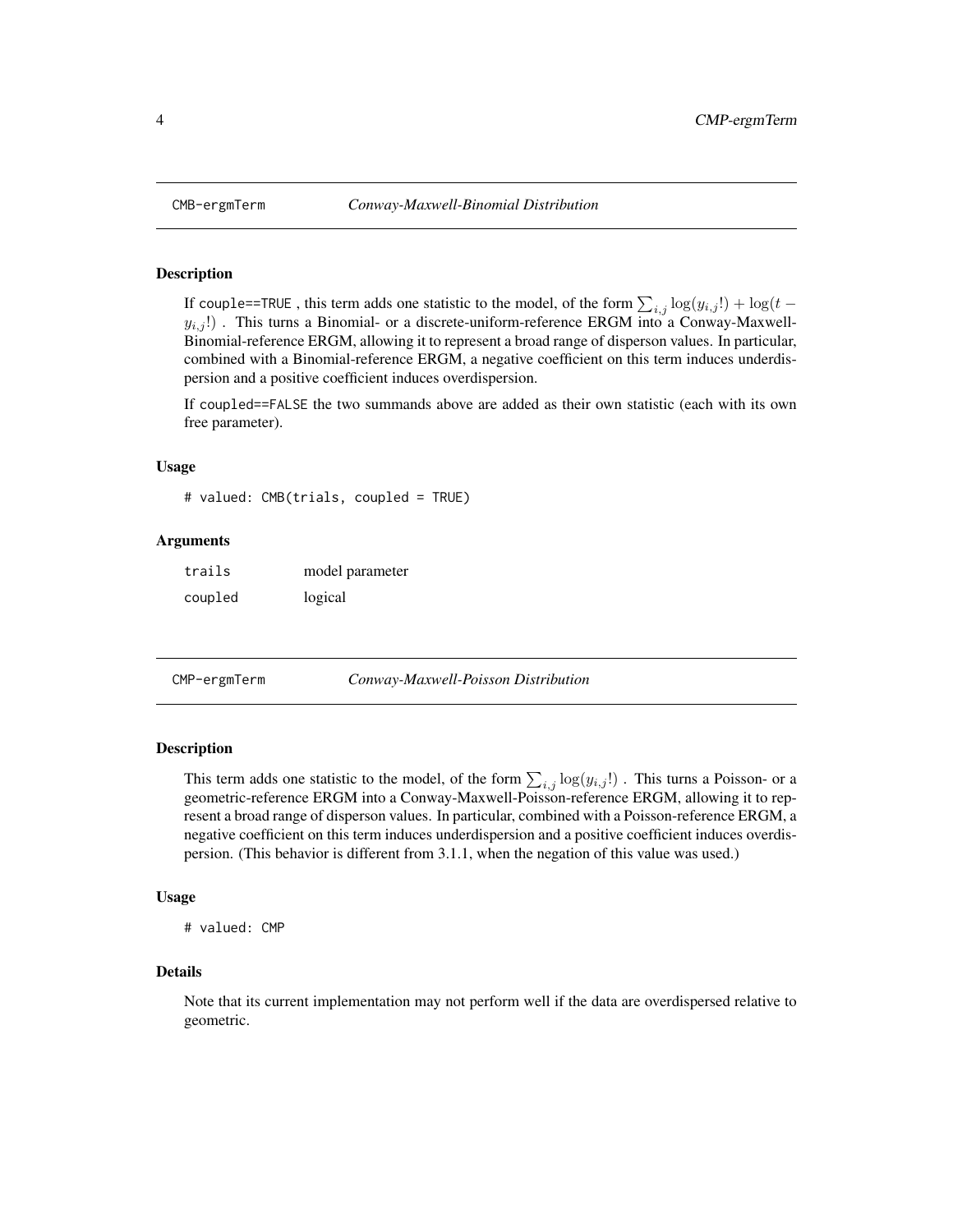<span id="page-4-2"></span><span id="page-4-0"></span>Disc-ergmProposal *Sampling for some discrete-reference ERGMs*

#### Description

This proposal implements [Poisson-ergmReference,](#page-5-1) [Geometric-ergmReference,](#page-5-2) [Binomial-ergmReference,](#page-2-1) and [DiscUnif-ergmReference](#page-0-0) with arbitrary dyad level constraints.

#### Details

This proposal is not referenced in the lookup table.

#### See Also

[DiscTNT-ergmProposal](#page-4-1)

<span id="page-4-1"></span>DiscTNT-ergmProposal *TNT sampling for some discrete-reference ERGMs*

#### Description

This proposal implements [Poisson-ergmReference,](#page-5-1) [Geometric-ergmReference,](#page-5-2) [Binomial-ergmReference,](#page-2-1) and [DiscUnif-ergmReference](#page-0-0) when the range of values includes 0, falling back to [Disc-ergmProposal](#page-4-2) otherwise, all with arbitrary dyad-level constraints.

#### Details

This proposal is not referenced in the lookup table.

#### See Also

[TNT-ergmProposal](#page-0-0)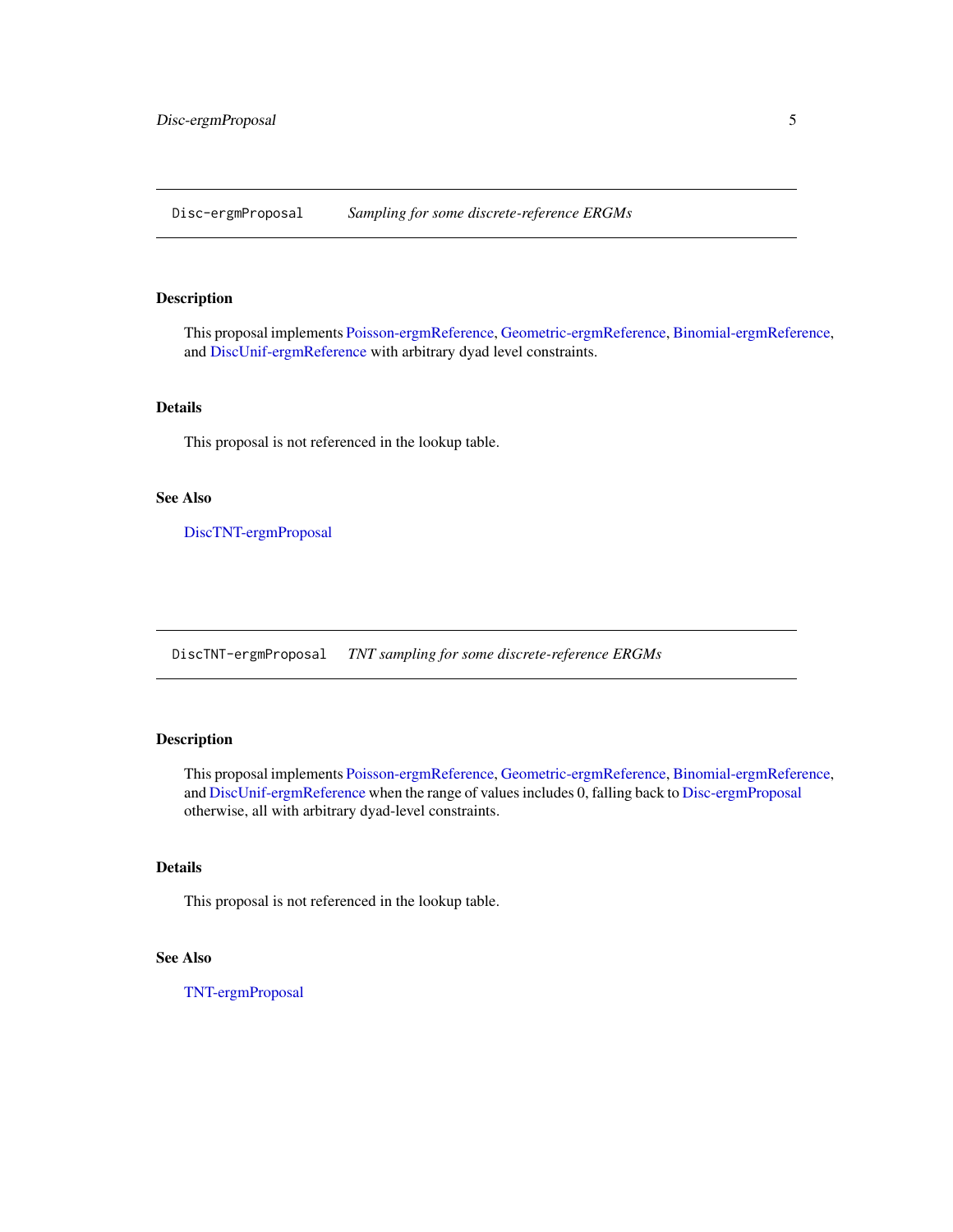<span id="page-5-2"></span><span id="page-5-0"></span>Geometric-ergmReference

*Geometric-reference ERGM*

#### **Description**

Specifies each dyad's baseline distribution to be uniform on the natural numbers (and 0):  $h(y) = 1$ . In itself, this "distribution" is improper, but in the presence of [sum](#page-0-0) , a geometric distribution is induced. Using [CMP](#page-3-1) (in addition to [sum](#page-0-0) ) induces a Conway-Maxwell-Poisson distribution that is geometric when its coefficient is  $0$  and Poisson when its coefficient is  $-1$ .

#### Usage

# Geometric

#### See Also

[ergmReference](#page-0-0) for index of reference distributions currently visible to the package.

<span id="page-5-1"></span>Poisson-ergmReference *Poisson-reference ERGM*

#### Description

Specifies each dyad's baseline distribution to be Poisson with mean 1:  $h(y) = \prod_{i,j} 1/y_{i,j}!$ , with the support of  $y_{i,j}$  being natural numbers (and 0). Using [valued ERGM terms](#page-0-0) that are "generalized" from their binary counterparts, with form "sum" (see previous link for the list) produces Poisson regression. Using [CMP](#page-3-1) induces a Conway-Maxwell-Poisson distribution that is Poisson when its coefficient is 0 and geometric when its coefficient is 1 .

@details Three proposal functions are currently implemented, two of them designed to improve mixing for sparse networks. They can can be selected via the MCMC.prop.weights= control parameter. The sparse proposals work by proposing a jump to 0. Both of them take an optional proposal argument p0 (i.e., MCMC.prop.args=list( $p0 = ...$ ) ) specifying the probability of such a jump. However, the way in which they implement it are different:

- "random": Select a dyad (i,j) at random, and draw the proposal  $y_{i,j}^* \sim \text{Poisson}_{\neq y_{i,j}}(y_{i,j}+0.5)$ (a Poisson distribution with mean slightly higher than the current value and conditional on not proposing the current value).
- "0inflated": As "random" but, with probability  $p0$ , propose a jump to 0 instead of a Poisson jump (if not already at 0). If p0 is not given, defaults to the "surplus" of 0s in the observed network, relative to Poisson.
- "TNT": (the default) As "0inflated" but instead of selecting a dyad at random, select a tie with probability  $p\emptyset$ , and a random dyad otherwise, as with the binary TNT. Currently,  $p\emptyset$ defaults to 0.2.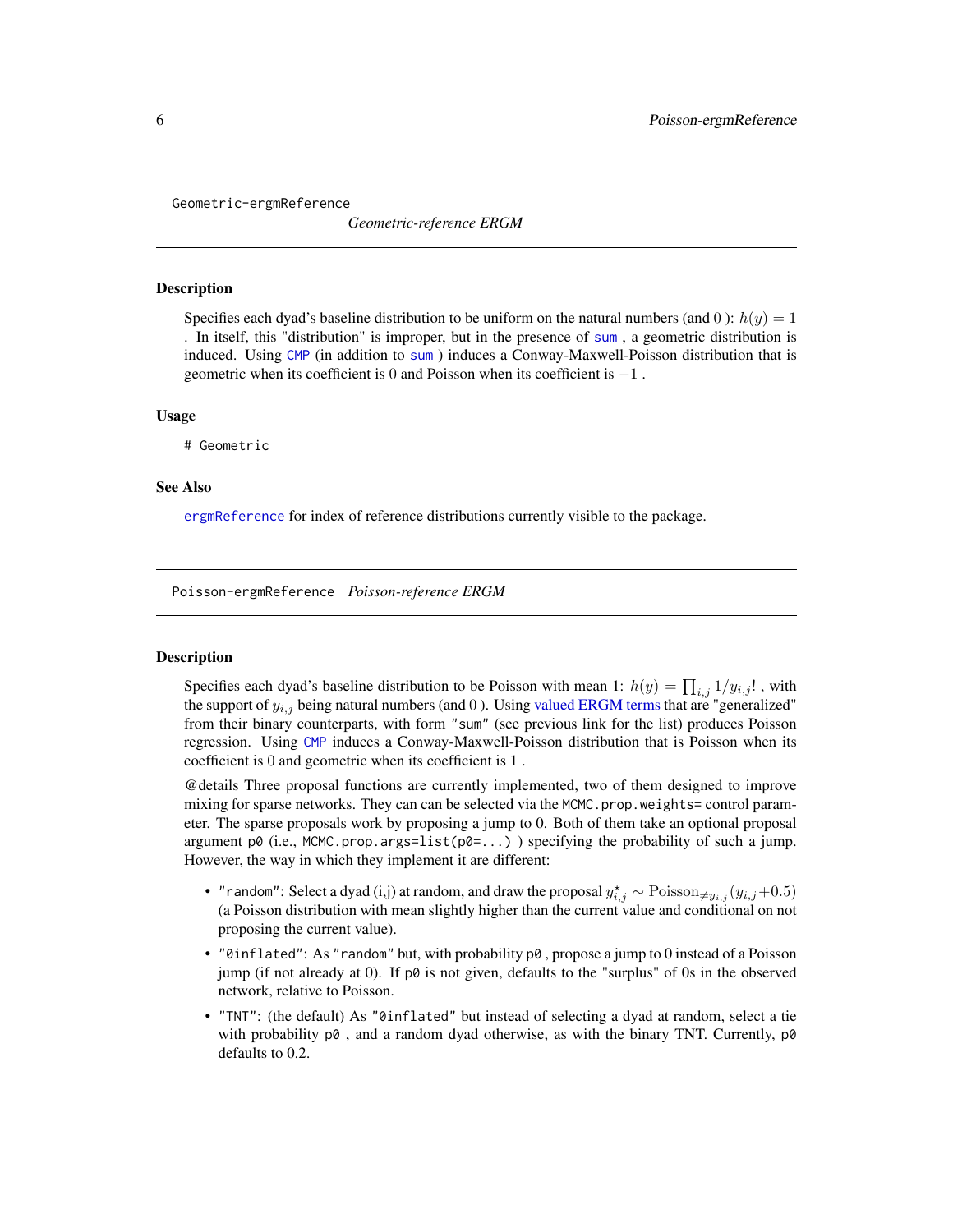#### <span id="page-6-0"></span>zach za zach za zachou za zachou za zachou za zachou za zachou za zachou za zachou za zachou za zachou za zach

#### Usage

# Poisson

#### See Also

[ergmReference](#page-0-0) for index of reference distributions currently visible to the package.

zach *Karate club social network of Zachary (1977)*

#### Description

Zachary (1977) reported observations of social relations in a university karate club, with membership that varied between 50 and 100, of whom 34 individuals: 32 ordinary club members and officers, the club president ("John A."), and the part-time instructor ("Mr. Hi"); consistently interacted outside of the club. Over the course of the study, the club divided into two factions, and, ultimately, split into two clubs, one led by Hi and the other by John and the original club's officers. The split was driven by a disagreement over whether Hi could unilaterally change the level of compensation for his services.

#### Format

The data are represented as a [network](#page-0-0) object, with an edge attribute contexts, giving the number of contexts of interaction for that pair of actors. In addition, the following vertex attributes are provided:

list("club") the club in which the actor ended up;

: the club in which the actor ended up;

list("faction") faction alignment of the actor as recorded by Zachary

: faction alignment of the actor as recorded by Zachary

list("faction.id") faction alignment coded numerically, as  $-2$  (strongly Mr. Hi's),  $-1$  (weakly Mr. Hi's), 0 (neutral),  $+1$  (weakly John's), and  $+2$  (strongly John's);

list("role") role of the actor in the network (Instructor, Member, or President)

#### Details

Zachary identifies the faction with which each of the 34 actors was aligned and how strongly and reports, for each pair of actors, the count of social contexts in which they interacted. The 8 contexts recorded were

- academic classes at the university;
- Hi's private karate studio in his night classes;
- Hi's private karate studio where he taught on weekends;
- student-teaching at Hi's studio;
- the university rathskeller (bar) located near the karate club;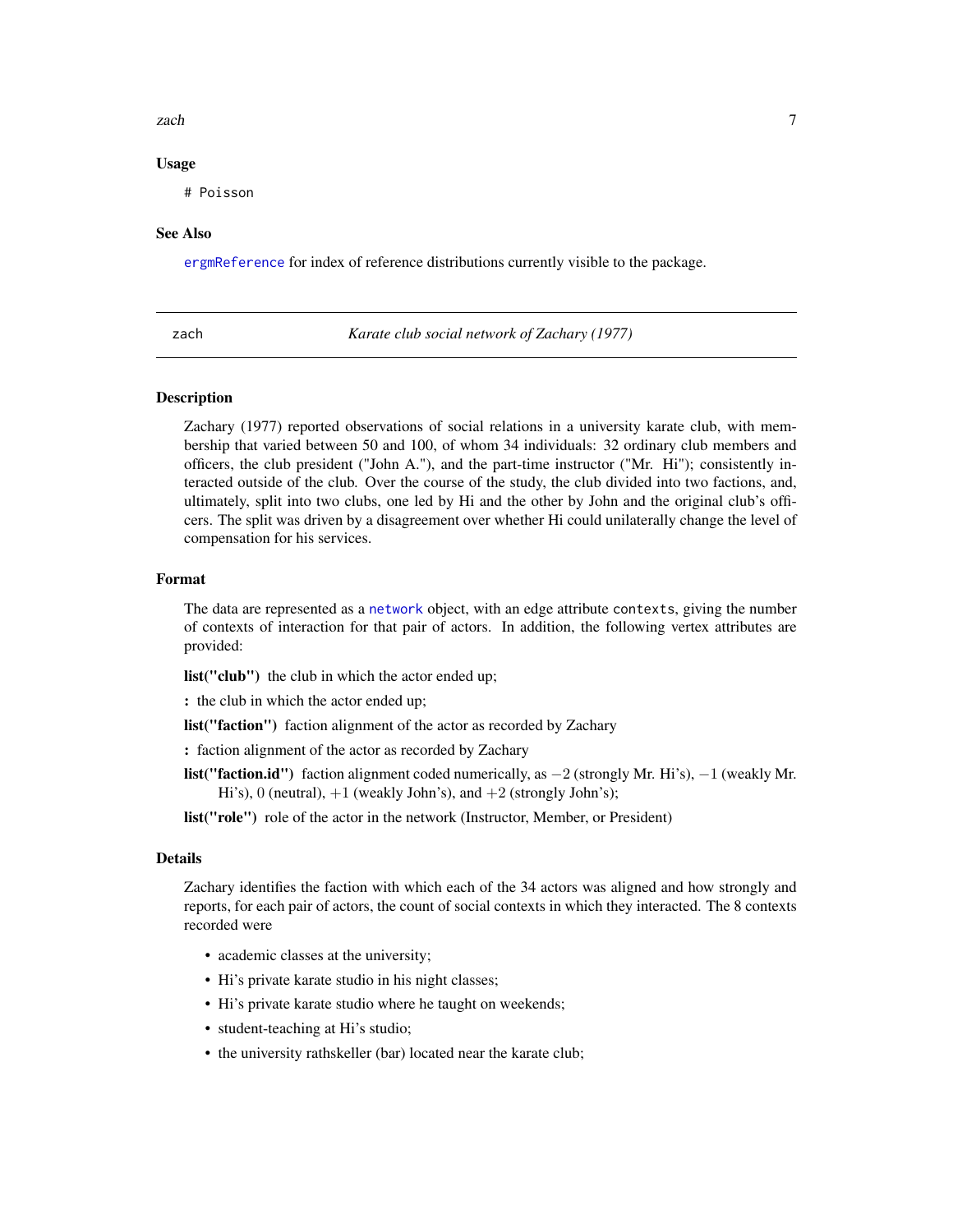- a bar located near the university campus;
- open karate tournaments in the area; and
- intercollegiate karate tournaments.

The highest number of contexts of interaction for a pair of individuals that was observed was 7.

#### Source

Zachary, WW (1977). An Information Flow Model for Conflict and Fission in Small Groups. *Journal of Anthropological Research*, 33(4), 452-473.

Sociomatrix in machine-readable format was retrieved from [http://vlado.fmf.uni-lj.si/pub/](http://vlado.fmf.uni-lj.si/pub/networks/data/ucinet/ucidata.htm) [networks/data/ucinet/ucidata.htm](http://vlado.fmf.uni-lj.si/pub/networks/data/ucinet/ucidata.htm).

#### References

Zachary, WW (1977). An Information Flow Model for Conflict and Fission in Small Groups. *Journal of Anthropological Research*, 33(4), 452-473.

#### Examples

```
data(zach)
```

```
oldpal <- palette()
palette(gray((1:8)/8))
plot(zach, vertex.col="role", displaylabels=TRUE, edge.col="contexts")
palette(oldpal)
# Fit a binomial-reference ERGM.
zach.fit1 <- ergm(zach~nonzero+sum+nodefactor("role",base=2)+absdiffcat("faction.id"),
                  response="contexts", reference=~Binomial(8))
mcmc.diagnostics(zach.fit1)
summary(zach.fit1)
## Not run:
# This is much slower.
zach.fit2 <- ergm(zach~nonzero+sum+nodefactor("role",base=2)+transitiveties,
                  response="contexts", reference=~Binomial(8),
                  eval.loglik=FALSE)
mcmc.diagnostics(zach.fit2)
summary(zach.fit2)
## End(Not run)
```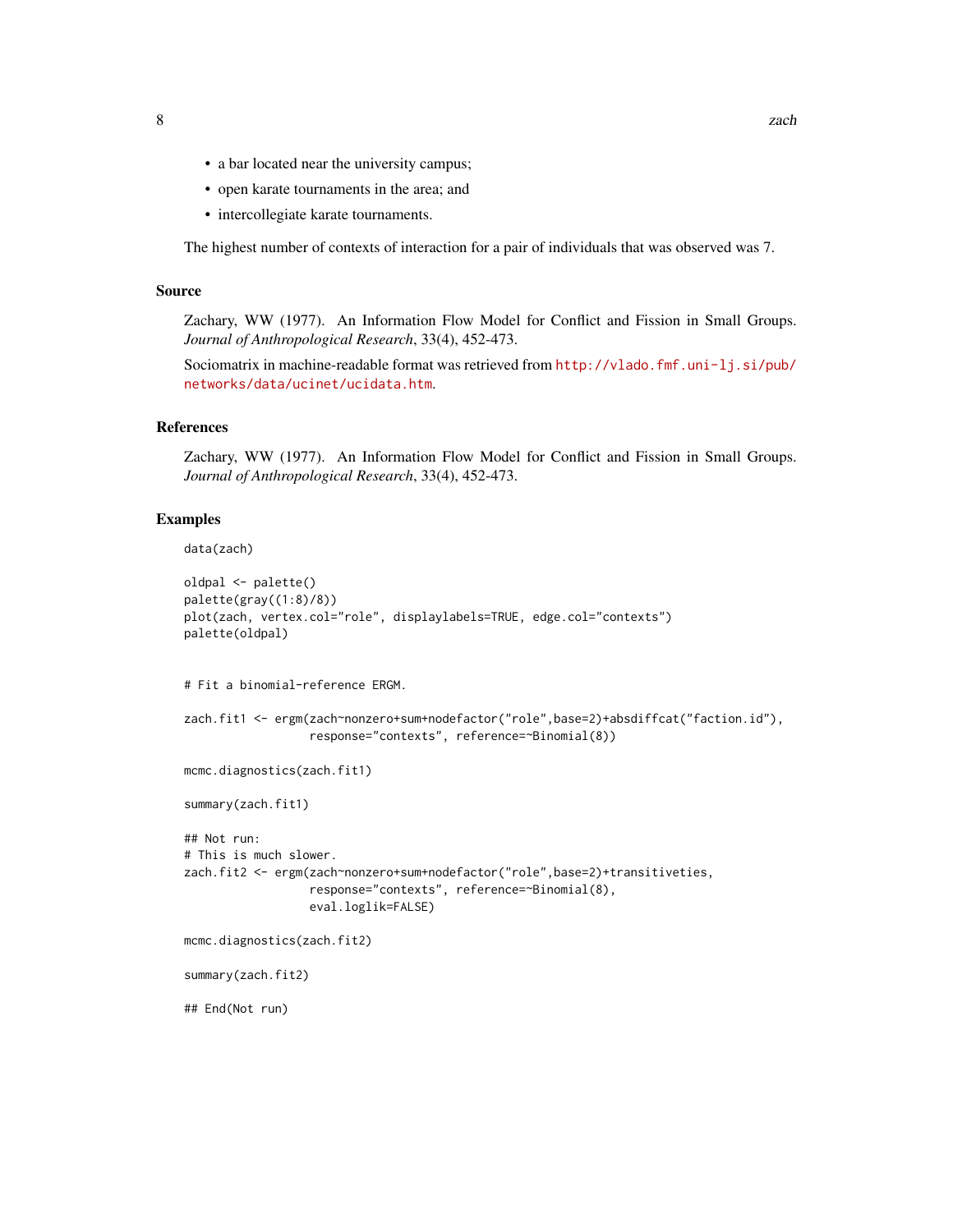<span id="page-8-0"></span>ZIPoisson-ergmProposal

*TODO*

### Description

TODO

### Details

This proposal is not referenced in the lookup table.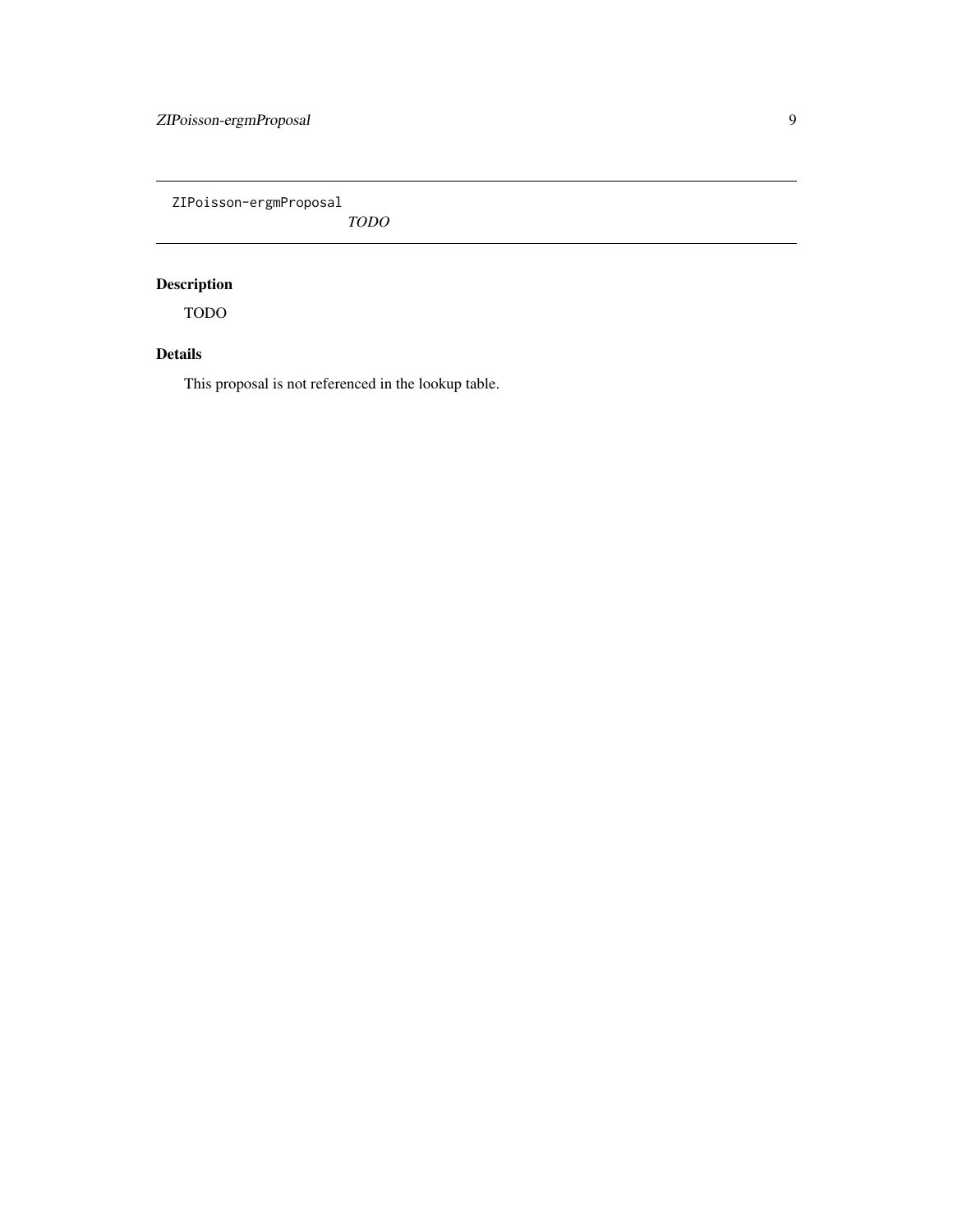# <span id="page-9-0"></span>**Index**

∗ bipartite Binomial-ergmReference, [3](#page-2-0) Disc-ergmProposal, [5](#page-4-0) DiscTNT-ergmProposal, [5](#page-4-0) Geometric-ergmReference, [6](#page-5-0) Poisson-ergmReference, [6](#page-5-0) ZIPoisson-ergmProposal, [9](#page-8-0) ∗ datasets zach, [7](#page-6-0) ∗ directed Binomial-ergmReference, [3](#page-2-0) CMB-ergmTerm, [4](#page-3-0) CMP-ergmTerm, [4](#page-3-0) Disc-ergmProposal, [5](#page-4-0) DiscTNT-ergmProposal, [5](#page-4-0) Geometric-ergmReference, [6](#page-5-0) Poisson-ergmReference, [6](#page-5-0) ZIPoisson-ergmProposal, [9](#page-8-0) ∗ discrete Binomial-ergmReference, [3](#page-2-0) Disc-ergmProposal, [5](#page-4-0) DiscTNT-ergmProposal, [5](#page-4-0) Geometric-ergmReference, [6](#page-5-0) Poisson-ergmReference, [6](#page-5-0) ZIPoisson-ergmProposal, [9](#page-8-0) ∗ finite Binomial-ergmReference, [3](#page-2-0) ∗ models ergm.count-package, [2](#page-1-0) ∗ nonnegative Binomial-ergmReference, [3](#page-2-0) CMB-ergmTerm, [4](#page-3-0) CMP-ergmTerm, [4](#page-3-0) Geometric-ergmReference, [6](#page-5-0) Poisson-ergmReference, [6](#page-5-0) ZIPoisson-ergmProposal, [9](#page-8-0) ∗ package ergm.count-package, [2](#page-1-0) ∗ undirected

Binomial-ergmReference, [3](#page-2-0) CMB-ergmTerm, [4](#page-3-0) CMP-ergmTerm, [4](#page-3-0) Disc-ergmProposal, [5](#page-4-0) DiscTNT-ergmProposal, [5](#page-4-0) Geometric-ergmReference, [6](#page-5-0) Poisson-ergmReference, [6](#page-5-0) ZIPoisson-ergmProposal, [9](#page-8-0) ∗ valued Binomial-ergmReference, [3](#page-2-0) Disc-ergmProposal, [5](#page-4-0) DiscTNT-ergmProposal, [5](#page-4-0) Geometric-ergmReference, [6](#page-5-0) Poisson-ergmReference, [6](#page-5-0) ZIPoisson-ergmProposal, [9](#page-8-0) Binomial-ergmReference, [3,](#page-2-0) *[5](#page-4-0)* CMB-ergmTerm, [4](#page-3-0) CMP, *[2](#page-1-0)*, *[6](#page-5-0)* CMP-ergmTerm, [4](#page-3-0) Disc-ergmProposal, *[5](#page-4-0)*, [5](#page-4-0) DiscTNT-ergmProposal, *[5](#page-4-0)*, [5](#page-4-0) DiscUnif-ergmReference, *[5](#page-4-0)* ergm, *[2](#page-1-0)* ergm.count, *[2](#page-1-0)* ergm.count-package, [2](#page-1-0) ergmReference, *[2,](#page-1-0) [3](#page-2-0)*, *[6,](#page-5-0) [7](#page-6-0)* ergmTerm, *[2,](#page-1-0) [3](#page-2-0)* Geometric-ergmReference, *[5](#page-4-0)*, [6](#page-5-0) InitErgmReference.Binomial *(*Binomial-ergmReference*)*, [3](#page-2-0) InitErgmReference.Geometric *(*Geometric-ergmReference*)*, [6](#page-5-0) InitErgmReference.Poisson

*(*Poisson-ergmReference*)*, [6](#page-5-0)